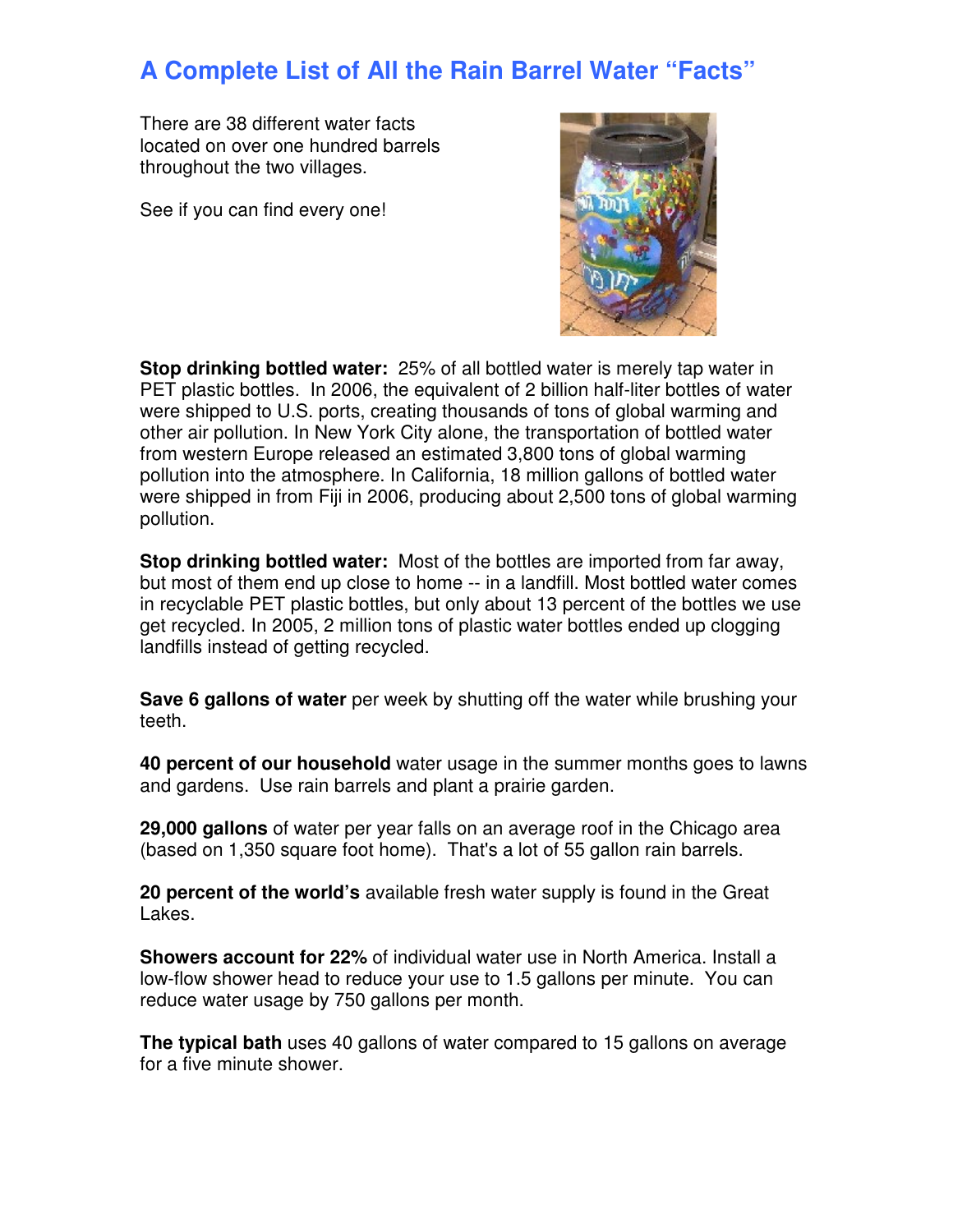**When washing dishes by hand**, don't let the water run while rinsing. Soap the dishes then rinse all at once.

**Run your clothes washer and dishwasher** only when they are full. You can save up to 1,000 gallons a month.

**Run a dishwasher only when it's full,** and don't rinse your dishes before putting them in the dishwasher. The best way to improve your dishwasher's cleaning ability is to make sure the hot water in the sink is very hot before running the machine. Do your pots and pans first, then run the dishwasher.

**Dishwashers are more efficient than hand washing**. Using a dishwasher uses only half the energy, one-sixth of the water, and less soap than handwashing an identical set of dirty dishes. Most dishwashers manufactured since 1994 use seven to 10 gallons of water per cycle, while older machines use eight to 15 gallons.

**Use the garbage disposal sparingly**. Compost vegetable food waste instead and save gallons every time.

**Plant new shrubs and trees in the Fall** when conditions are cooler and rainfall is more plentiful. The plantings are more likely to survive and you will use less water.

**For cold drinks keep** a pitcher of water in the refrigerator instead of running the tap. This way, every drop goes down you and not the drain.

**Water your lawn and garden** in the morning or evening when temperatures are cooler to minimize evaporation.

Spread a layer of organic mulch around plants to retain moisture and save water, time and money. Get free mulch in Oak Park on Scoville at the southwest corner of Ridgeland Commons.

I**f your shower fills a one-gallon** bucket in less than 20 seconds, replace the showerhead with a water-efficient model. Shorten your shower by a minute or two and you'll save up to 150 gallons per month.

**Use a gallon jug** to collect water for watering your houseplants while waiting for the kitchen tap water to get hot.

**Adjust your lawn mower** to a higher setting. A taller lawn shades roots and holds soil moisture better than if it is closely clipped.

**Use nutrient-rich waste** water from fish tanks, rinsed milk bottles, tea pots or coffee pots to water your house plants. Plants appreciate the calcium, nitrogen, etc.

**Washing machines** use 30 - 35 gallons of water per wash. Wash only when the machine is fully-loaded.

**Washing a car** at home uses between 100 – 300 gallons of water.

**Add food coloring** to your toilet tank to determine if you have a leak. Wait about 10 minutes to see if colored water has leaked into the bowl. Then you will know you are definitely wasting water. Change the flapper.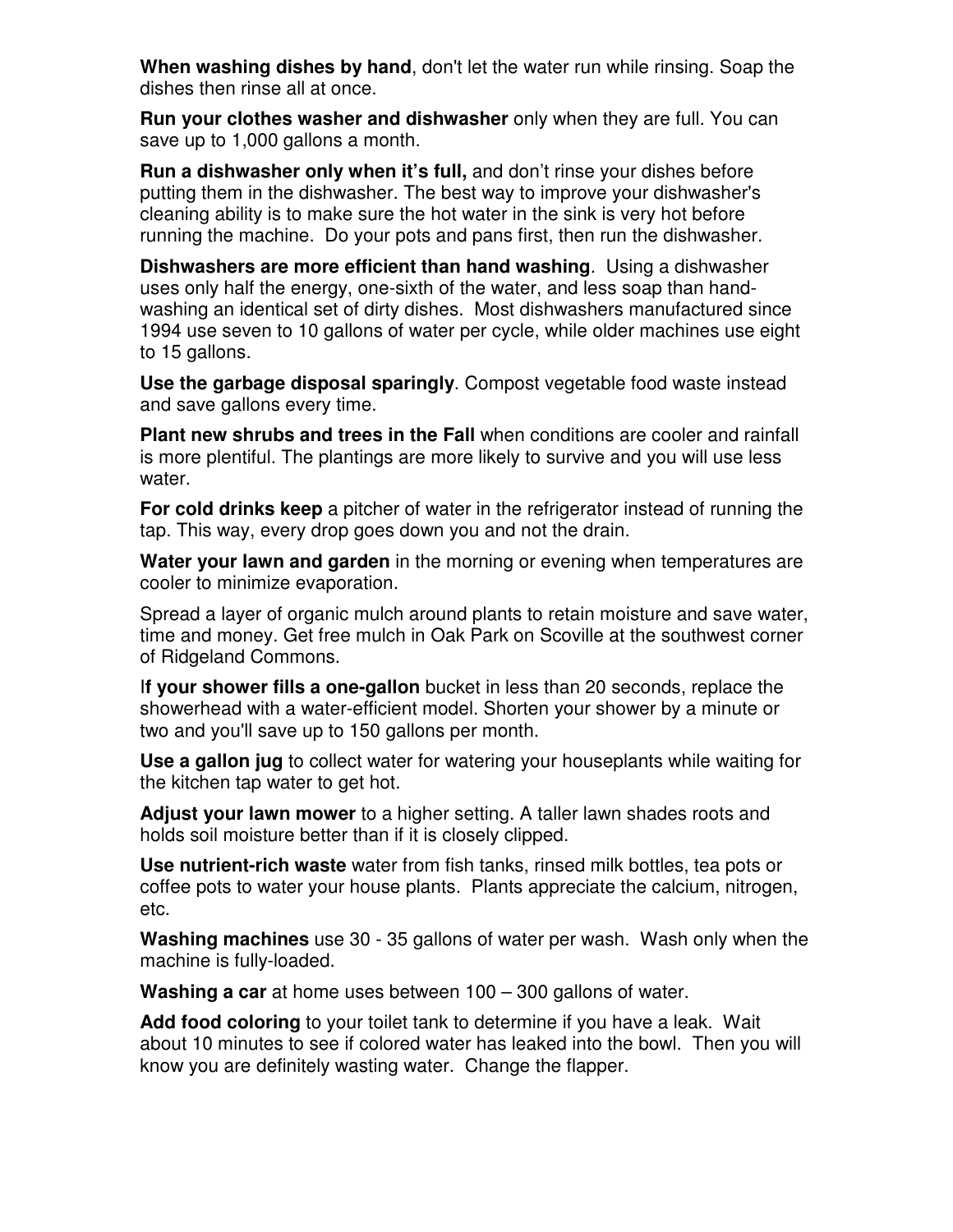**When watering your lawn** and garden use a hose with a shut-off nozzle OR use a soaker hose to conserve water. This nozzle will save time and about 10 gallons of water a minute.

**Stop using phosphates** in your dishwasher detergent. Check the labels carefully. Phosphates are very difficult and energy intensive to remove from waste water. Go to Whole Foods or Trader Joe's or Green Home Experts for your dishwasher detergent.

**Stop using antibacterial soap.** By doing so you are simply training the bacteria to mutate to develop resistance to the antibiotics that are used in this soap. Soon your topical antibacterial creams like Bacitracin, Polymicin, and Neosporin will not be able to prevent routine skin infections.

**Don't throw expired or unwanted prescription** drugs into the toilet. These are almost impossible to remove from waste water because prescription drugs are complicated chemicals requiring many chemical reactions to remove. Take old prescriptions to a hazardous waste collection site or deposit in dry landfill.

**Don't throw paints or solvents** down the sink. These organic chemicals are very difficult to remove from waste water. Wastewater treatment plants do not have the capability to remove these from the treated water that ends up being put into the sanitary canal, which empties eventually into the Gulf of Mexico.

**Stop using chemicals on your lawn** and garden, especially herbicides and pesticides, since these contain organo-phosphates and other complex chemicals that are very difficult to remove from waste water. The chemical residue from the lawns is washed off by rain into the storm sewers and must be treated by the Metropolitan Water Reclamation District.

**The Deep Tunnel** holds excess rain water during "rain events" in the Chicago area. The project now consists of over 100 miles of tunnels, up to 30 feet in diameter and 150 to 300 feet underground. (Take the YouTube tour by looking up "Deep Tunnel".) The final 7.7 miles of the planned 109 miles are now in the final design stage.

**MWRD is Chicago's local** wastewater treatment facility, a little known entity, but it is responsible for handling sewage and storm water for 5.3 million residents in Chicago and nearby suburbs. It employs 2,300 people and controls an annual budget of \$1.6 billion. It operates the largest wastewater treatment plant in the world, and typically handles over 1 billion gallons of water per day, and sometimes as much as 2 billion gallons.

**Drinking water is increasingly threatened by factory farm pollution.** Drinking water, rivers and lakes are at risk from giant, corporate-owned factory farms. Animal feeding operations, many of which confine thousands of animals in facilities, produce huge amounts of animal waste -- 500 million tons per year. Too often, this waste leaks into our rivers and streams, fouling our air, contaminating our drinking water and spreading disease. According to the Environmental